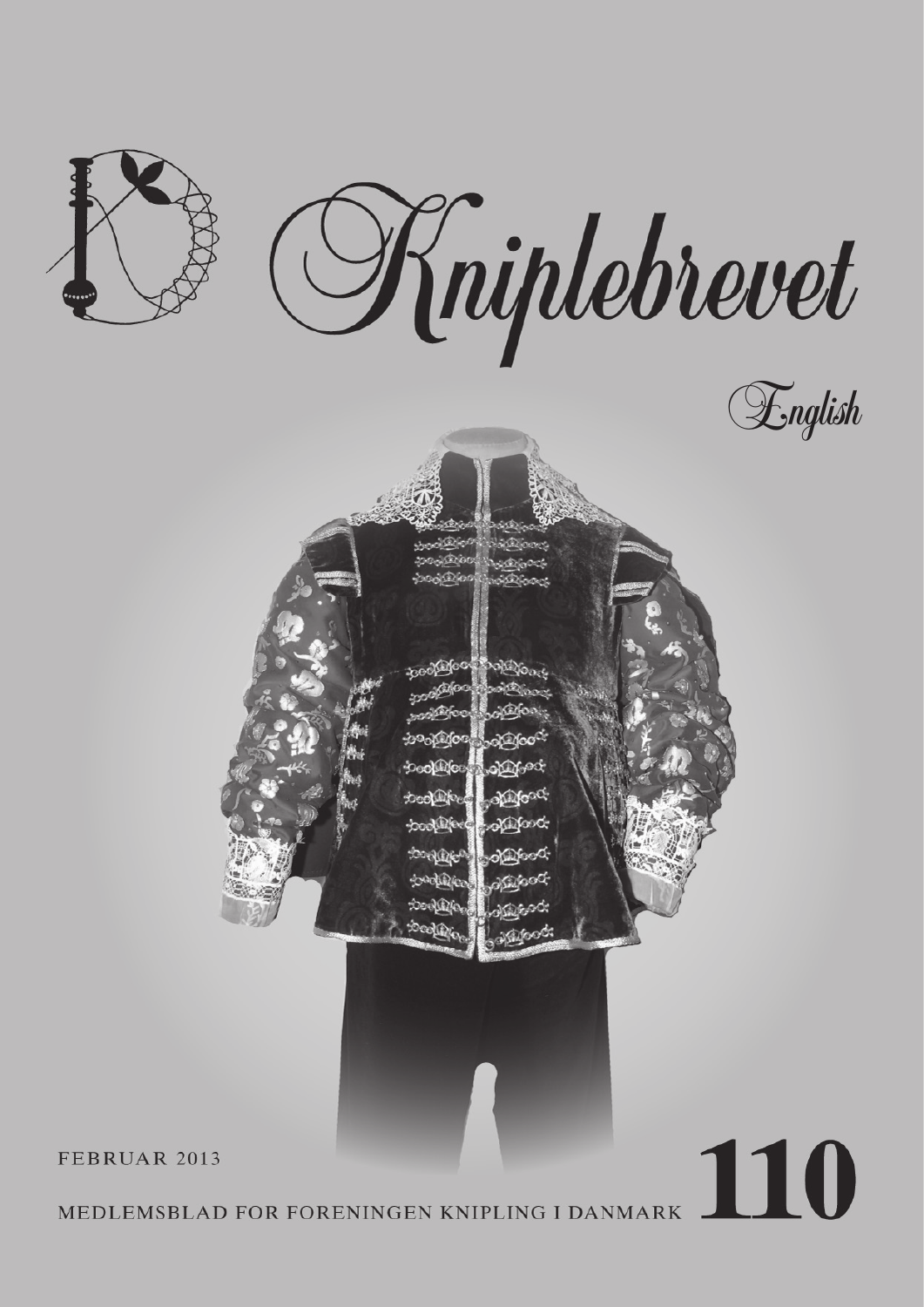## **Dear members**

A happy new year to every one of you

Since the last time we send out collection make lace magazine has changed both accounting and the system which handles member information. It has caused many long preparations for the involved people to get these two systems to work together. All the effort has finally paid off and you members are a part of the success. It is wonderful that so many of you have used the pay code at the bottom of the invoice. By using this pay code the member information and amount has correctly and automatically been added to our system. That means that manually handling is no longer required when the pay code is used and mistakes with bookkeeping is no longer an issue. We are very glad that you have been so helpful and thank you for your comments within the invoice and way of paying.

As you can read in this magazine we are forced to close the union library for lend. You can still read the books when you visit the library or at activities in the union.

In February there will be a meeting of inspiration and we have invited all the chairmen of the local groups and all the educated make lace teachers from the years 2009, 2010, 2011 and 2012. We want to hear about what is going on in the local groups and what the demands are for courses. We also want to get some inspiration from the newly educated make lace teachers. Together with the groups and teachers we want to hear what the overall purpose is with the union and what do the members require? At this moment the meeting has not officially been held but the committee is looking forward to the meeting.

In May there is arranged a trip to Koldinghus and the school of design in Kolding. We hope that many of you want to participate and there is room for 20-25 people. The trip will only be carried out with at least 15 enrolments. You can read about the trip in the magazine.

The annual meeting and the general meeting is also near. This year it is held in Horsens house of culture Saturday the 9th of Marts 2013. There is an exciting program on the gray pages. Last year we made a tradition by making a badge in lace and it was a great success. There were many beautiful badges in a variety of colours and patterns. This year we hope that many of you want to make some more badges except this year it is formed as a triangle. You can see the pattern for this year in make lace magazine no. 109.

At this year's general meeting two of our members of the committee do not want to be re-elected. Do you have the urge to work for, that lace can be well known? Do you want to be a part of what the union should be working with and be a part of the development and to meet some exciting members? Could you also see yourself in the committee with a lot of exciting assignments, a great team spirit and a lot of laughs but also a lot of work? I will then encourage you to enrol as a candidate for the committee.

At this year's annual meeting we will be collecting make lace things for the Dagmar school in Moscow. So do you have some make lace things you do not use anymore and want to donate it for the school, you can bring it along to the annual meeting and we will make sure it arrives at the school.

At the annual meeting the pattern made for julemærkehjemmene is presented and this year Lene Bjørn has made the design.

Last but not least I will wish you all a very happy spring and a good make lace season.

We are looking forward to see many of you at the annual meeting and the general meeting Saturday the 9th of Marts 2013 in Horsens house of culture.

### **Laces for Christian the 4th**

At the beginning of the year 2012 Historicum needed someone to make laced parts of the outfit of Christian the 4th. The laces had to be finished in the fall of 2012.

I am a born optimist so I quickly accepted the assignment. I have to small kids, work nights and have planning skills like a sloth so of course I had plenty of time. Luckily my husband is very understanding.

There were no patterns for the lace either any existing laces so I had to lace from looking at a painting. The painting is made by Albert Haelwegh in the beginning of the year 1640.

The outfit has laces on both collar and sleeve. I assume that there also are laces on the socks because of the fashion at that time.

After I accepted the assignment my husband and I went to Koldinghus to take some photos of the painting. Then I was able to get some photos up close for a better look. So there we were in front of the painting with a big camera and a sign above us which indicated "no photos". I must point out that we of course were permitted to take photos.

Back home with printed photos I started to mark the conspicuous elements in the painting. Our dinner table was filled with all the books I could find with gepúre lace, historical outfits and a lot of pictures of Chr. 4 with laces. Now the real hunt began by matching the elements in the books with the elements I found in the painting.

I was making a lot of outlines and all through the process I had to think: "If seven pairs enter, seven pairs must exit". Pen and paper was always in hand, so when I woke up in the middle of the night with a brilliant idea I could right/draw it down immediately. When I woke up in the mornings and looked at my brilliant idea for the night they were not always useful and sometimes I even already had solved the problem. After all the drawing and thinking I had what I meant was a done outline and my dear husband was now drawing the outline on the computer. The result had to symmetrical but my symmetrical skills can be compared to a Salvador Dalí painting so my husband did also work hard.

The outline was printed in the size that I thought the done lace should be in. I found a fine thread in flax size 100/2 and I made 60 pairs. The work began without a prikkebrev because then I would be able to calculate the distance between the pins with the thread size I had chosen. After the collar sample was done I took the outline for both the collar and sleeve and triple sized it and made a lattice work. I began to draw dots and draw how the bobbins should move in the lace. It was printed in the right size and the prikkebrev was made.

While I made the collar sample I came to think about my lace pillow. It was better to have a lace pillow with a moveable middle than one with a roll. My mom offered to make one of those moveable lace pillows while I made the collar and sleeve. When my mom had finished with the lace pillow I asked her to help me with the bobbins and in total there were 66 pairs. While my mom was busy I was making the fabric for the collar. I lend the book "patterns of fashion 4" and I found out how outfits and accessories were made back in the time of Chr. 4th. I also found a model very similar to the collar on the painting of Chr. 4th. I had to ask my mom for help again and she made the fabric collar after the pattern my husband had made on the computer. I was bolted to the chair in front of my lace pillow and when I was finished with lacing the sleeves my mom once again made the fabric and finished the work.

I was told that the collar should be 154cm long and with my skills as a sloth I still needed to lace about 60cm with only three weeks to deadline. I thought no problem but my back started to hurt and my children began to call me "the hunchback of Notre dame".

In the very last week I did not do anything else than lace and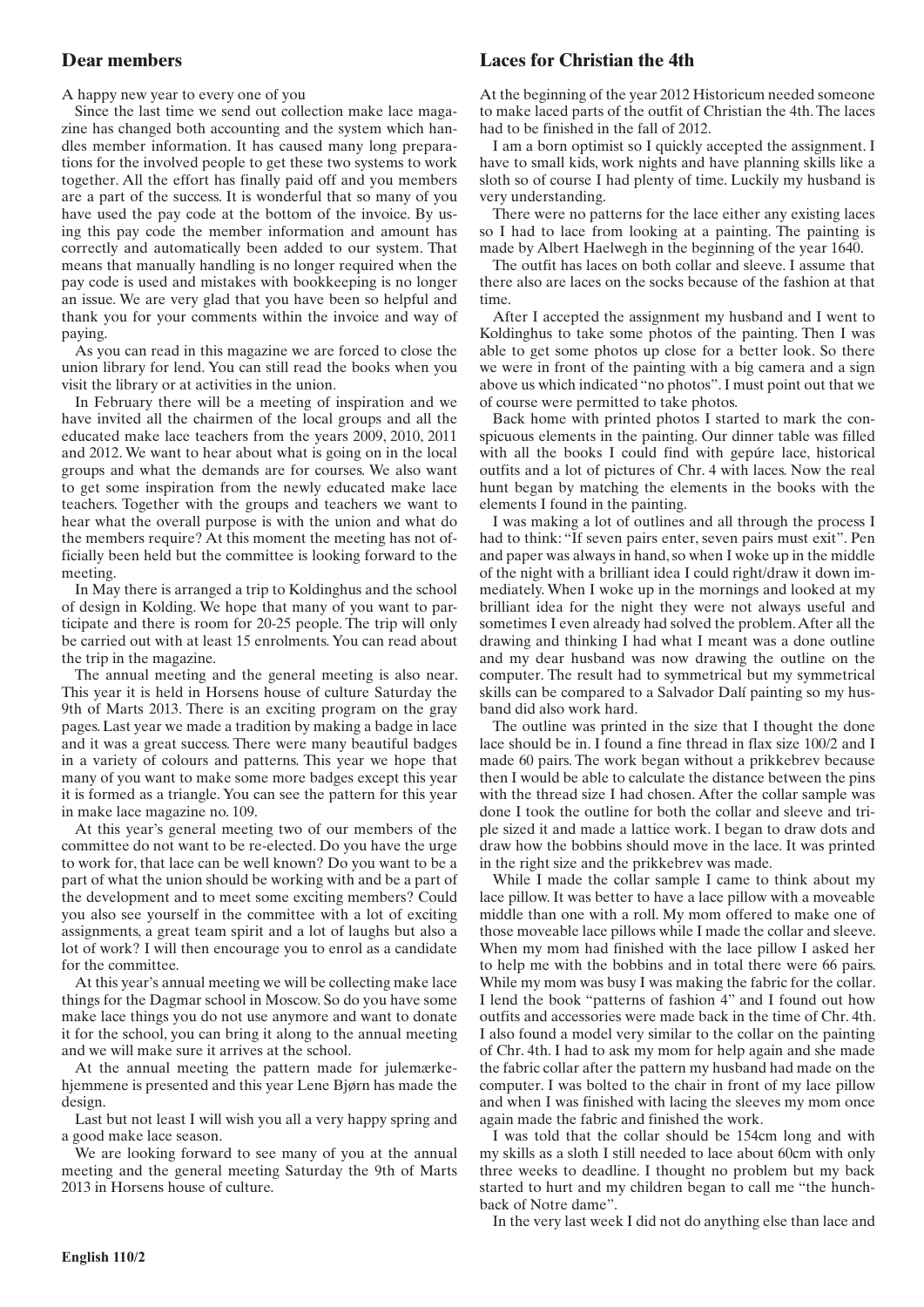I did not hesitate either to ask my mom and husband for any help I could think of. The sleeves were delivered to Historicum so they could be sewn up on the shirt. My mom had ironed and starched the sleeves before they went to Historicum. The last three days and nights before the exhibition I slept in total of seven hours. The exhibition was to start on Friday the 3rd of November at 15 pm and I was finished Friday the 3rd of November at 9 am with the collar. Yet again my mom helped me while I was getting some sleep and she washed the lace, ironed it, sewn up the lace with the fabric, ironed it again and starched it. At 12:30 pm everybody hurried in to the car and went to Koldinghus and the collar was placed 30 min before the opening of the exhibition. I thought finally done or...............the collar was too small. The jacket was finished the day before so we had not had time to test the sizes. We all knew that we were in the need of time for this assignment so there had not been time to meet occasionally to test the collar on the jacket.

Nevertheless we got a lot of praise and nobody mentioned the size of the collar. The assignment was not all done because I still lace a piece for the collar so it can be the right size.

It has been very exciting to be a part of a project this big and I would probably accept again. I better make sure that my mom and husband are at one piece before that because they have been a great help and I have not hesitated to use up their resources.

#### **News from the library**

The ministry of cultural affairs has pointed out to us that unless we have a permit from the writer we are not allowed to lend their books. Of course we are very sorry about that news but the effort in which it is required to get those permits seems farfetched to the board. That means it is no longer possible for us to lend the book from the library but it is still possible to use the books at the arrangement and activities at the union.

#### **Lace Making Exhibition 2012 in Slagelse**

By Marianne Nielsen Translated by Hanne Wolthers

Also this year the organizers of the Lace Exhibition in Slagelse had done their utmost to give all lace-making enthusiasts an exciting thrill. As always there was ample opportunity to spend money on the many temptations provided by the loyal exhibitors – and yes, a new Danish shop was represented by Citrongarn (Lemonyarn).

The Nørrevangs school was closed so a new venue was used for the exhibition. In the hall containing the sales displays, room was made for ornament displays as well as the traditional Christmas tree. This year Jytte Bjork Olsen had made the lace for the tree. Jana Novak had made room for a small Christmas tree in her own display of Christmas laces.

Representing the international spere, Women from Sri Lanka had a display of their laces. These women were single parents enduring a hard day-to-day living. The women make lace jewelry and items attractive to tourists. The project was started as a result of an active effort by Jana Novak who visited Sri Lanka in September 2011. She taught some of the women and also designed patterns for the women to use. You may read more about this on the following links from two local newspapers from Koege: (/http://m.koege.lokalavisen.dk/ singleLatestNews.pml?id=2011111219577&redirect=true) and Faxe (http://www.faxenyt.dk/?ld=165).

(Picture 898, lacemaking pillow from Sri Lanka; 892, 895 and 896 jewelry made by the Sri Lankan women)

Another window to the world contained a display of laces

made by Chieko Miyawaki, Tokyo, Japan. Chieko Miyawaki was taught to make lace by Mrs. Gillian Dye, and she now has made lace for 25 years. Chieko Mayawaki teaches lace making in Tokyo and has published the book: The Technique of Rosalind Lace. Several pieces of very beautiful Rosalind lace jewelry and beautifully made ribbons made by Chieko Mayawaki were on display.

(Pictures 847, 848, and 855)

National expertise was represented by Ruth Bruun who teaches in Oelgod. Since starting to make lace in 1983, Ruth has made many laces which were richly represented in her display. The variety of laces showed Ruth's great interest in learning many different lace making techniques, by participating in various workshops.

(Pictures 872, 874, 875, 881, 883, and 884)

Ruth, her lacing making pillow, and her laces were joined by the two male lace makers Aage Holgersen and Arne Jerx. We had a nice talk about laces with all three.

The three lace makers were flanked by a display of tattings made by Kirstine Nikolajsen who has tatted for approx 75 years. (Picture 887)

Last but not least: the beautiful shoes produced by all those choosing to contribute to the Challenge of the Year. The results of this challenge were quite fantastic. Shoes of all kinds were made over the pattern given. The picture collage with some of the shoes spoke for itself. Fantastic work by all these designers who let their fantasies reign in the creation of these beautiful shoes.

(Pictures, 860, 861, 864, 866, 867, and 868)

All that is left for now is to wait and see what the organizers put on the pillow for us in 2013. We already look forward to it.

#### **The Lacec@fe**

In these dark winter evenings I say a little hello. I surely hope it will be a green winter instead of a snowy white one. Mostly because of the roads which can be very slippery. And removing the snow is very costly for the different cities.

But no, I am not in training for being a politician. I just want to continue as a geek within lacing. The only difference is that this is the last Lacec@fe which I will be writing.

So this is my last Lacec@fe? Let's get started.

At this time of year with the dark evenings we probably spend a bit more time at the computer, so here are some internet addresses in which you can visit.

http://www.oidfa.com/

If you want to fantasies about the many places in the world, this is the right place. And if you live by the motto: "a stranger is only a friend you have not met yet" these international sites are a good place to start.......

http://www.laceguild.org/index.html

It is not always there is a lot to see at this address but a good site to have in your collection of links.

http://www.thelacesociety.org.uk

At this moment there are a lot of good pictures at fans.

http://www.deutscher-kloeppelverband.de/

This site is for the brave lacers. It is for those who dare making their own path and this site shows pictures of some of their exciting creations.

http://www.svenskaspetsar.se

If you are interested in Swedish lacing and want to be up to date with it, this site it one of the places.

http://www.knyppeldynanse/

This is another Swedish site and I follow them both.

http://www.lokk.nl/

Yes, this site is in Dutch but there is both an English and German translation.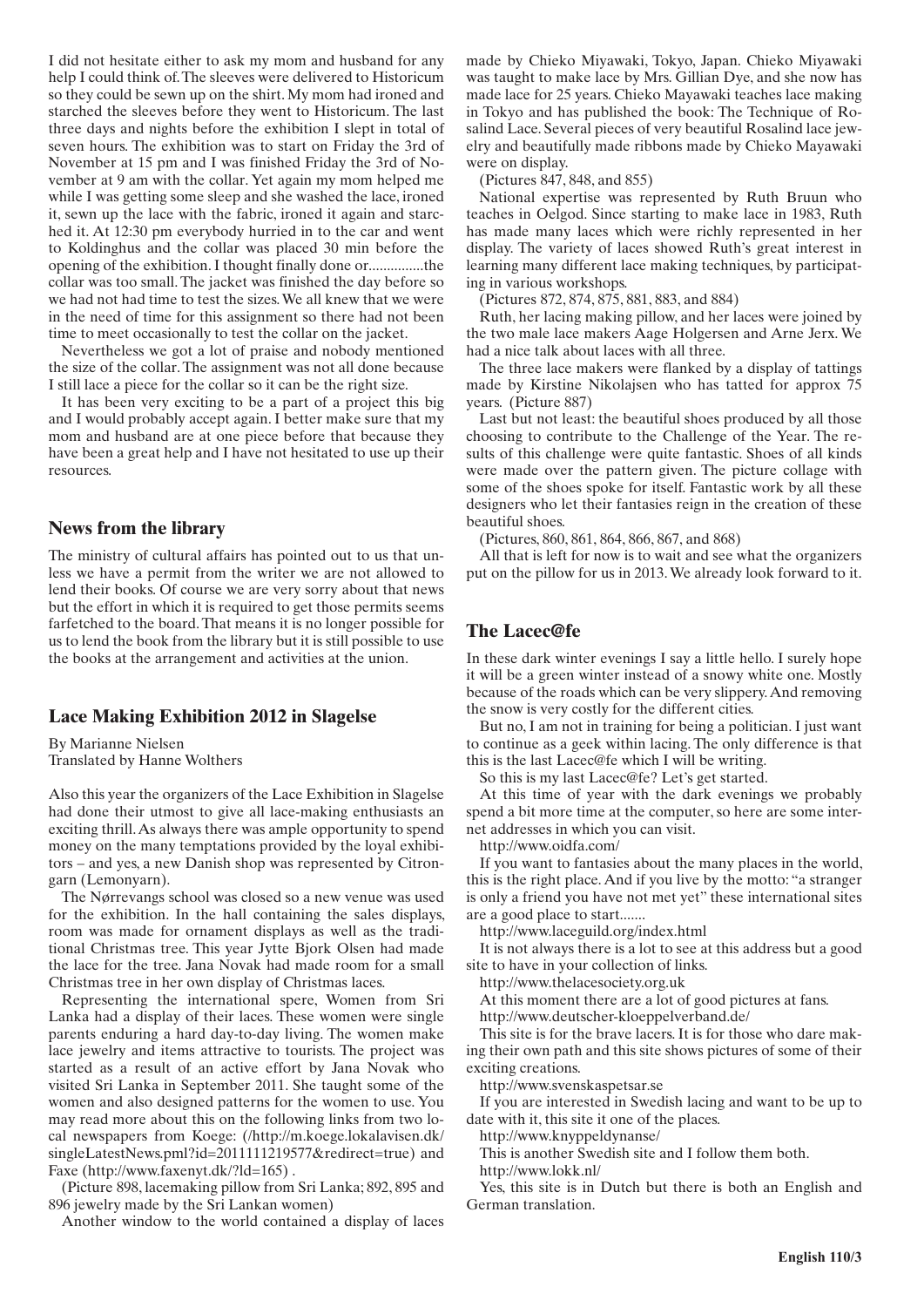http://www.kloeppel-verein.at/

This site is at Austrian.

http://www.lacefairy.com/Lace/LaceLinksbyCountry.htm

At Lacefairy you can enter the whole world within lacing and this site gives you a couple of other sites to look at.

That was the last Lacec@fe from me and it is now up to the editor whether or not a new person will get the job writing Lacec@fe.

I hope you will get some great hours at the internet with these sites.

Best regards @X

## **How I got started with lacing, by Anne-Sophie Marie Hansen**

My delight for lacing came when I visited the city museum in Fredericia with my mom in 2011. We went to the museum to meet with a friend of my mom named Astrid, and she had a pattern I could start out with. I sat down and got started and it was very hard to stop again because it was fun. Then a TV channel named TV South came and asked me some questions and recorded the interview.

In October there were another fair in Fredericia and this time Lacing in Denmark was represented. Again I got to try lacing and because I liked it very much and could not stop, my mom bought me a starter's kit. Bente, Susanne and Kaja helped me to get started but unfortunately I gik i stå and returned to the fair the next day to get help. We soon became friends and agreed that on the next fair I should return and show the laces which I had made.

After the fair I got help with my laces from some of my mom's friends and afterwards I got started on a course along with elder ladies. I was the only child. I have now been on two courses and I am very delighted with lacing.

In 2012 the fair went on yet again and I practically moved in because I went to visit all three days. Bente, Susanne and Kaja thought I had learnt a lot in just one year and said that my laces were pretty. Within the three days I managed to lace a small christening robe for an invitation and when the time came to go home I did not want to. I felt Bente, Susanne and Kaja had been a new family for me.

I still lace and this year at Christmas we had a branch with laced Christmas decoration on it. There were gnomes, hearts, angels and Christmas trees. My earliest project is a piece of lace for the family christening robe.

I want to thank Lacing in Denmark for teaching me lacing and for your time at the fair.

### **This year's lace day**

Saturday the 31st August 2013

Yet again it is time to think about this year´s lace day. We hope that many of you will report with places and arrangements. It is also time to find a place in the local areas where the space is big enough for the contesters.

We hope that you want to show what lacing is and there is made a new poster which can be printed out from our website. The poster will be available to print on the 1st of May 2013. If you do not have the possibility to print the poster it can be ordered on the talon on the bottom of the page. If you have chosen a subject for your arrangement please write it on the talon as well.

In May we will in the magazine Kniplebrevet, publish an overview of arrangements in Denmark.

Enrolment of places in Denmark must be notified no later

than the 20th of April 2013 so that it will be in the magazine in time.

Enrolment to: Yvonne Nielsen Fladhøj 2B 4534 Hørve Phone: + 45 2619 6515 Remember the phone number on the contact.

### **Information on the talon:**

As in magazine no. 106 with the corrections no later than Saturday the 31st of August 2013.

Must be notified no later than the 20th of April 2013.

## **A profile of Else Marie Bjerregaard by Susanne Andersen**

Else Marie's life has been a fairytale with lace and she has enjoyed it and still does. A cold winter's day my road led to Kerteminde, were Else Marie was waiting for me with a warm cup of coffee and bread. I was very apprehensive because who is Else Marie really? I know the name particularly from torchon lace, several Christmas cards for the union and not least the beautiful festremse which is on the cover of make lace magazine no. 86. When you live on east Fyn Else Marie's name often appears when the conversations is about lace.

After a while when Else and I had been talking about Kerteminde we naturally went on to talk about lace.

Else Marie is educated in 1968 and her main course was embroidery and her second course was lace. She was working at Husflidshøjskolen in Kerteminde were she was to teach in lace. According to Else Marie she was not looking forward to teach in lace but luckily it became a big part of Else Marie's life and surely we are all glad. Already in 1969 Else Marie also teaches lace at night school and she still teaches lace at night school so that will be 43 years of teaching this day. Else Marie had a busy life but never the less she found time to take over the assignment as pattern coordinator from Charlotte Rud. At the beginning it was difficult to see through the descriptions of the patterns but when Else Marie found the coloured drawings it was easier.

The inspiration to the lace comes from everywhere but Else Marie gets a lot of inspiration from embroidery which is a big part of her life. When you look at her lace patterns it becomes clearly that stars means a lot. Else Marie thinks that the tread has a life of its own and that has resulted in many patterns and her book from 2003 named torchon lace.

The reason why torchon lace has become a part of Else Marie's lace life is that she thinks it is quite easier to draw a pattern in squared paper than it is to make a free-hand drawing. In that I do not agree but that is just my opinion.

When our conversation landed on Else Marie's beautiful festremse I had to tell her that it was on my too do list. The festremse is illustrated on the cover of make lace magazine no. 86. Else Marie went to get her lace pillow on which there was a lace that looked like that festremse but instead it was an octagon in the same pattern. Just as beautiful as the festremse , but only with half the lace bobbins.

In 2005 the first lace Christmas card came from Else Marie to the union and after that she has continued to make Christmas cards every year. The beautiful basket on the picture is from 2012.

No assignment is too big or too small for Else Marie to make. The wishes from the participants in a course and the joy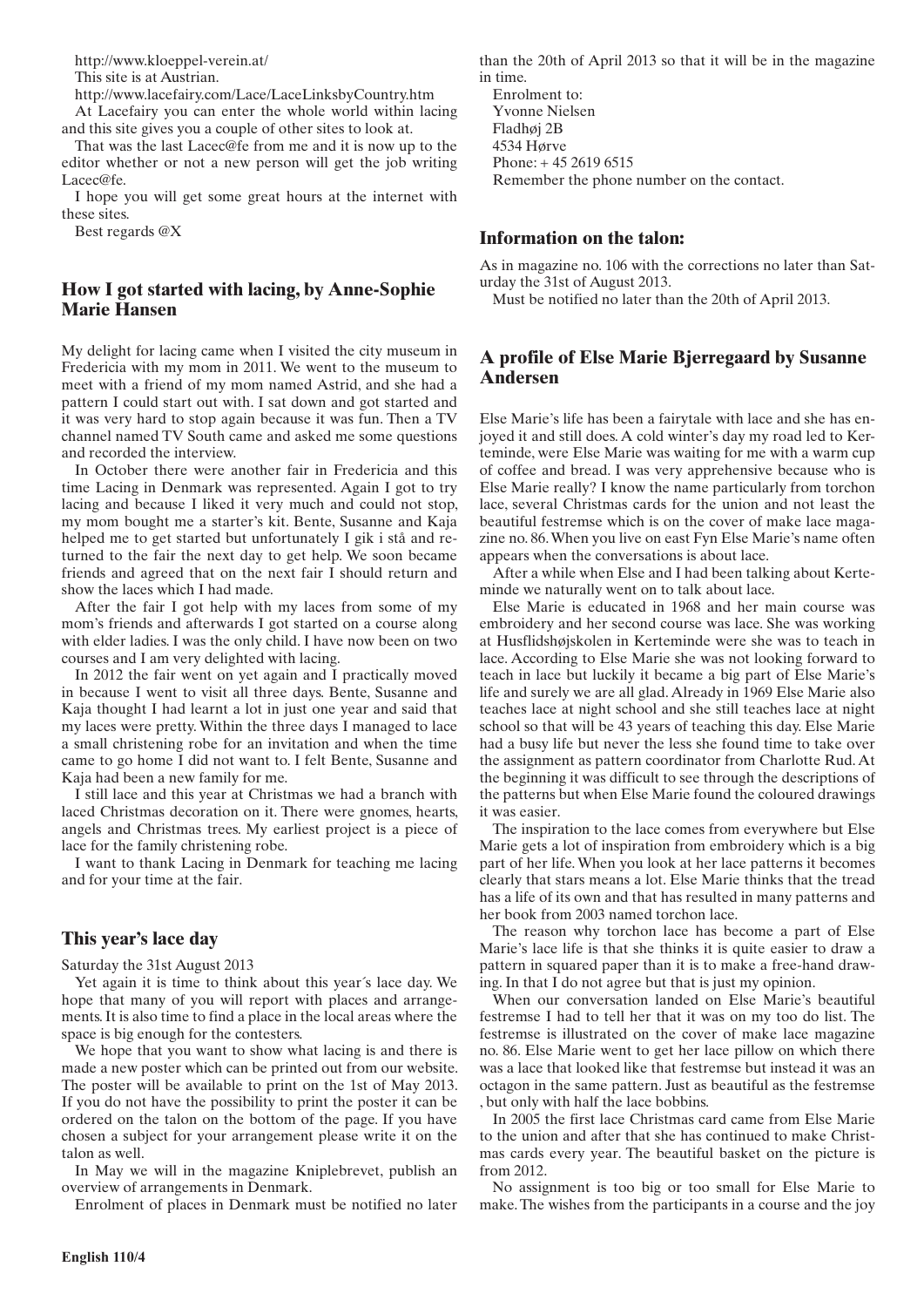in their eyes when she shows them her new work makes Else Marie continue her making of patterns. The assignments and wishes from the participants of a course have a great variety and when the formalities are talked through Else Marie begins to draw the pattern. Else Marie has also learned to use a computer but she still draws the coloured patterns by hand but the prikkebrev is made on the computer.

One of Else Marie's passions is altar cloths. She has made five so far to: Church of Auvnslev, Church of Sdr. Hoejrup Valmenighedskirken in Dalby, Church of Vor Frue in Odense and the last one was to the church of Dalby and it was used for the first time the 12th of December 2004. When the altar cloth was delivered to the church Else Marie said it almost felt like saying goodbye to a child.

Else Marie's knowledge of the college life became clearly to me when she described what she felt about the altar cloth with a hymn named: "now we light a candle again". In the third verse there are these three words: longing, hope and joy.

Longing: after finishing the altar now is beautiful with new padding and cloth.

Hope: That the finished work lives up to the expectations

Joy: that the congregation will get just as much joy with the finished altar cloth as I got with making it.

After a wonderful afternoon and my interview with Else Marie Bjerregaard I went back home and my head was buzzing with information. Unfortunately it is not possible to describe in this article the joy and modesty in the voice of Else Marie. I can only say that Else Marie's own words are saying it all: "a fairytale with lace" and I look forward to continue following the adventure she is on.

As Else Marie says and I quote: "In many fairytales you talk about being smarter and it goes for me as well. It is necessary to listen to other people, use your imagination and listen to the surroundings. I get great pleasure in lace, but the joy in teaching lace gives me renewed strength".

#### **Correction 108 B**

#### Lizzie

Idea and design: Else Marie Fredriksen, Vadum

Creation: Lizzie Højholt, Grindsted pr. Vodskov

Materials: 62 pairs of Goldchild Nel 50/3 and 2 pairs of gimp DMC with all 6 strands

Start at the top edge with open pairs. At the inside, add two pairs until the width is reached, see the flower middle on the diagram.

Use the shown twists throughout the lace.

Ending: Swedish linen stitch or small braids which is then fastened to the back of the lace.

#### **Lis' Scarf**

Idea and design: Else Marie Frederiksen, Vadum, Denmark Execution: Lis Soerensen, Broenderslev, Denmark

Materials: 116 pairs of Shantung silk thread and 8 pairs of gimp in Pagoda silk thread are used.

Start: The lace starts along the edge with open pairs on the short part. On the inner edge hang 2 pairs until the width is filled. The repeating pattern between the two arrows on the diagram is worked two times. In all the lace is 4 repeats wide. The begining part of the pricking is also used at the end. The middle part is copied and repeated until the desired length is reached.

The indicated twists are used throughout the lace.

End: A Swedish finish is used--complete 3 cloth stitches, set aside first pair, complete 3 cloth stitches, set aside new first pair (original second pair), continue until all pairs are set aside.

The lace can also be finished with small plaits that are then sewn into the back side of the lace

Else Marie found inspiration for this scarf in Birgitte Ballon's Torchonmunster Bunt Gemischt

### **Milanese Butterfly**

Idea, design, and execution: Karen Marie Iversen, Greve, Denmark

Milanese laces originally come from Italy. The earliest pieces are made with gold and silver thread, but later in the seventeen-hundreds, when lacemaking saw a revival, lacemakers started using linen thread. The lace is made of curling and curving tape lace, which most commonly form flower and leaf motifs.

The butterfly is worked with linen thread 60/2. See by the fig. how many pairs are used for the different fig.

Fig. 1. Start in the back end of the body with 5 pairs. Follow the diagram and end with 2 x 2 plaits (the antennae), which end in tallies. Add 2 x 1 pair to the tallies which end in the ring. The pairs are worked into the ring using cloth stitch and are cut off.

Fig. 2. On the wing's upper edge add 4 pairs, the 2 pairs become the plait that connects to the edge and a pair is added, see the diagram. In all 13 pairs are added and the plait is laid to the side until the next part of the wing is worked. This lace is called STAR and actually has 14 pairs, but one pair is not needed because of the sewings. Pins are only used in the outer edges, so be careful when tightening. End by taking pairs out as shown and tie off the resting pairs into the body.

#### **Reconstruction / interpretation**

Reconstruction/interpretation from pattern nr 27 after the estate from Lucie

Reconstruction: Anne Scheby-Pedersen, Hemmet

Creation: Mona Nøhr, Nordborg

Material: 49 pairs linen 60/2

The size of the lace is 47 cm x 47 cm

Start:

Start of the lace where it seemed best for the choice of ending. The size of the lace can be reduces by the numbers of rapports.

Lace is sewed on a piece of Linen cloth

#### **Lis' Easter egg**

Idea, design, and execution: Lis Vester, Erslev, Denmark

Materials: The large Easter egg pattern is worked using 14 pairs of 35/2, and the little Easter egg is worked using 14 pairs of Bockens linen 60/2.

Beginning: Hang on along the black line shown on the diagram. On the diagram there are 9 repeats of the pattern, and this is true for both Easter eggs. Work the number of repeats that are in the specific egg.

End: The lace is finished using magic threads or can be tied off using reef knots.

### **Bass Clef / F Clef**

Idea, design, and execution: Lise Skredbjerg, Rudkoebing, Denmark

Materials 6 pairs are used for each of the three components of of the bass clef. The thread is black K80 Venus.

The shown twists are used throughout the lace.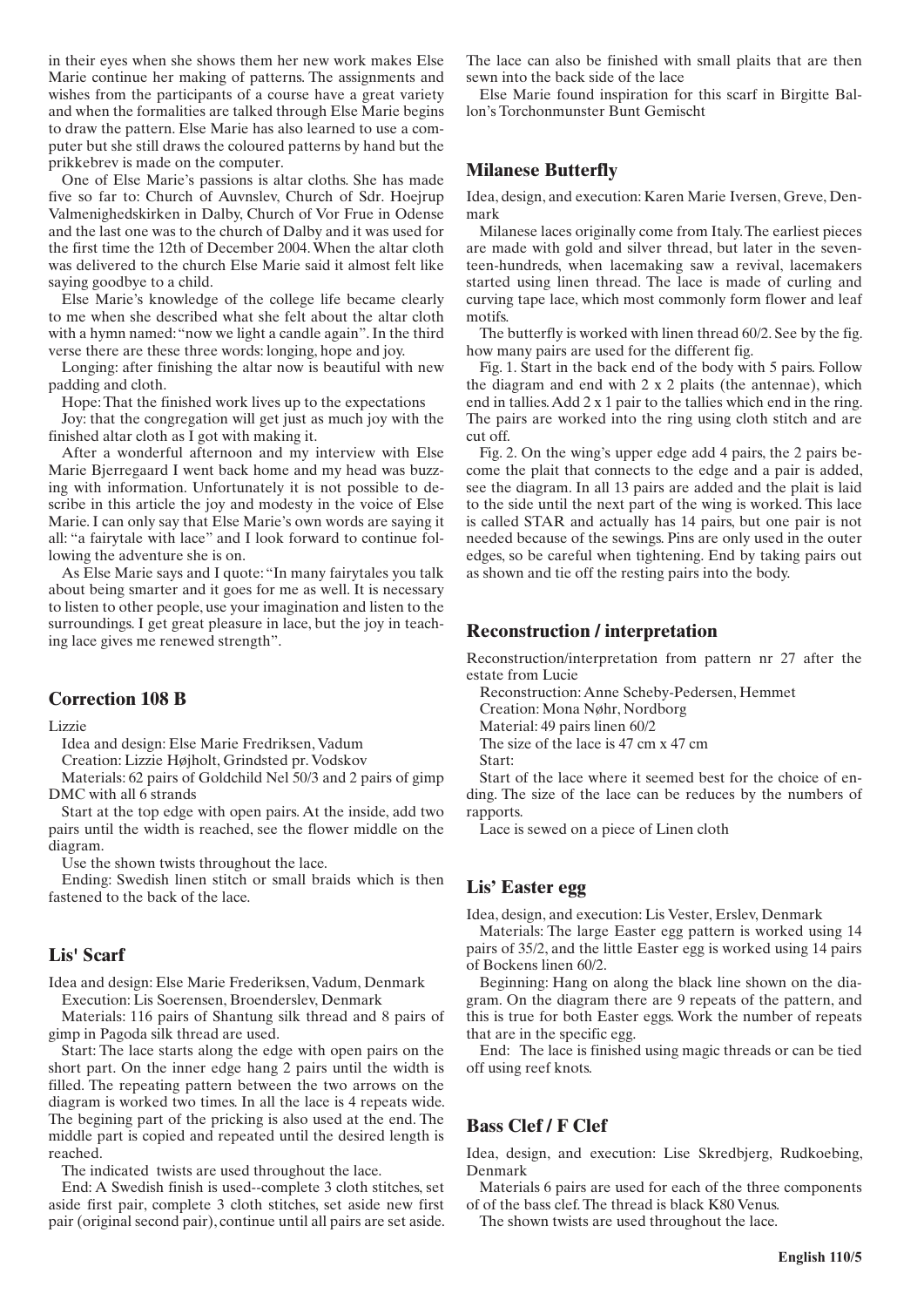Start: Refer to the diagram to see how to start and how the pairs are added. The same diagram also shows the two dots in the bass clef.

End: Finish by pulling threads in toward the holes and tying them off with a reef knot.

Lis writes that she got the idea when she wanted to make a treble clef and a bass clef in lace for some friends and a music organization. She couldn't find a bass clef pattern, therefore she created her own pattern and was pleased with the result. She has made five sets of g clef and f clefs.

#### **Easter egg – modern**

Idea, design and creation: Lone Nielsen, Stubbekøbing

Materials: 7 pairs of 40/2 or 35/2

The egg is about 7 cm long.

Start the lace with 2 pairs at the first needle and 1 pair on the following needles. The first row is made with linen stitch with three twists between stitches, until the last pair. There is only used cloth stitch. At the edge there are plaits

Use the shown twists throughout the lace

Ending secure with reef knots, starch the lace and sew the egg together

### **Violet Fan**

Idea, design, and execution: Lone Nielsen, Stubbekoebing, Denmark

Materials: 65 pairs of Bockens linen thread 60/2 or Goldschild 80/3, 3 pairs of gimp in 28/2 or 18/5

The lace is about 13 centimeters (5.1 inches) wide and can be used for a fan. It is about 42 centimeters (16.5 inches) in diameter and the fan is about 13 centimeters (5.1 inches). There are 11 repeats of the pattern in the lace.

Start and end with a couple of rows of cloth stitch, so the edge is solid and can be mounted to the fan.

Mounting of the lace can be done by sewing it on if there are holes to do so. The lace can also be glued on to the fan carefully.

End with a Swedish finishing—complete 3 cloth stitches, set aside first pair, complete 3 cloth stitches, set aside new first pair (original second pair), continue until all pairs are set aside.

# **Easter Chick**

Idea and design: Sonja Andersen, Ikast, Denmark

Execution: Lone Nielsen, Stubbekoebing, Denmark

Materials: For the body, head, and wing use 6 pair K80 or a 60/2 linen thread for each component. For the legs use three pairs of the chosen thread. Using several colors will make the Easter chick come alive. One bead is used for the  $eye-3$  or 4 mm.

Start: The head and body are worked together. The wing and legs are worked separately. See the diagram for how the legss are started.

End: The threads are sew together with the start and tied off with reef knots. The lace is stiffened before removing it from the pillow. The wing and legs are attached by using the thread used for the sewings and sewing them on to the body.

## **Collection of make lace things for Dagmar school in Moscow**

In Moscow there is a school which is established in 1997 by Connie Meyer from Denmark. In 2001 the school had some rooms assigned in a building near the Orthodox school in Sviblovo. The Dagmar school is handling the education of needlework in the Orthodox school and the instruction is in make lace and embroidery the first four grades.

The Dagmar school is paying all expenses for materials and because of that they need all the help and support they can get.

So do you have some make lace things like thread, patterns, scissors, pins or fabric that you want to donate to the school then bring it along to the annual meeting.

The union will collect the donated things and make sure that Connie gets it when she is in Denmark to visit her family.

You can read more about the Dagmar school at these websites:

http://www.humancarerussia.dk/dan/home/

http://www.conniemeyer-moscow.dk under: The Orthodox School & Lace/Lace 2011

# **Lace-festival in Tønder**

In the weekend of June 7th to June 9th 2013 the ninth lacefestival in Tønder will be held. At this festival the subject is tønderkniplinger and tylskniplinger. The festival is held every 3rd year and there are visitors from many different nations such as Europe, USA, Australia and so on.

At this festival there are arranged exhibitions that show many different laces. There are a great variety of the threads used for the laces and the exhibitions are held in Visemøllen and Tønderhallerne. The museum of Tønder and the house of Drøhses will also be making exciting exhibitions.

This year just like the previous years there are many companies who wants to sell their accessories from their booths in Tønderhallerne. There will also be fashion shows and lacing girls.

For those who have bought a three day ticket there will be an opportunity to do workshops, participate in lectures and come along on a fieldtrip. This is extra besides the exhibitions and the fair. After the festival there are two courses. A weeklong in tønderknipling and a three day course in chantillyknipling.

More information about the festival is available at: www. kniplingsfestival.dk

Write an email to: holahr@netfiber.dk

Write a letter to: Kniplings-festival i Tønder, Postboks 35, 6270 Tønder

# **An amazing big lacework**

Ruth Hansen from Øster Toreby has laced this amazing cloth. The cloth is measuring 3m x 1.2m and there are used 36.5 balls of thread or in length 9.5km. The thread used is 16/2.

All the thread has been wind on by hand and as Ruth says it is good pastime while the TV is on.

The cloth contains 368 hearts. The 280 hearts is in the cloth and the last 88 hearts is in the piece of the lace surrounding the cloth. Rita has laced the cloth within a year so she has made an impressive effort.

Ruth's only granddaughter is getting the cloth and Ruth is certain that the cloth will awake great enthusiasm.

There is no finished pattern to the whole cloth, but the middle has a finished pattern in which you start the cloth. Together with Lene Bjørn (kniplelærer) the existing pattern was enlarged with extra rounds to get the right length and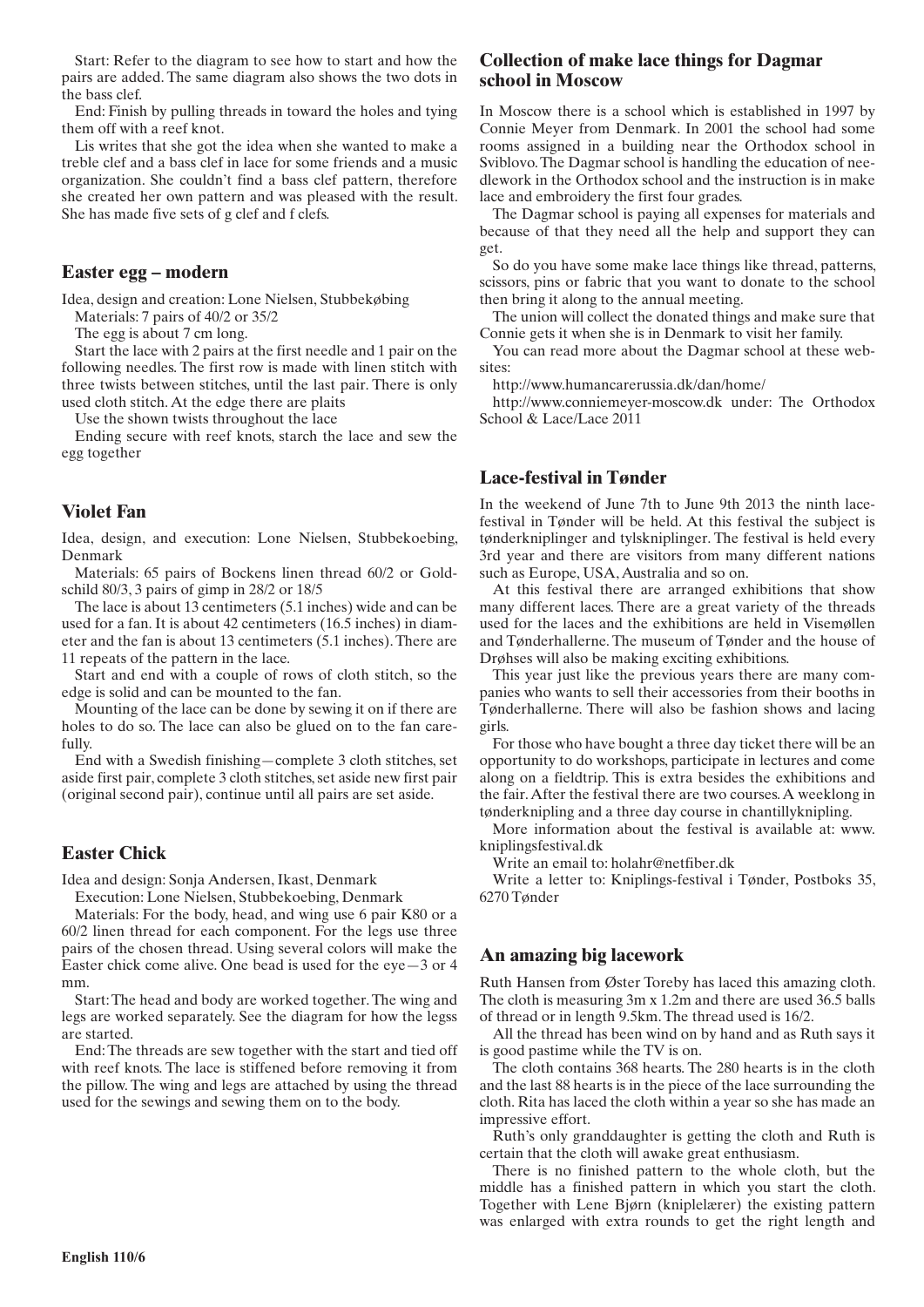width. Unfortunately it was not something done easily. The first round was not started correctly and therefore some of the hearts were not directly opposite each other.

Now the challenge really began because Ruth had laced a lot before the problem was detected. Because Ruth gradually had laced the pieces together and had used helslag on the selvage it must be possible to cut the thread and separate the laces instead of "lacing backwards". With beating hearts the cut was made with the scissor and Ruth and Lene could only hope that Ruth has not changed gangpar by accident. Luckily it turns out that Ruth had kept the same gangpar through the lace so the many pieces could be separated without any damage. Now the pattern could be placed correctly and Ruth could start over with a new round.

When the cloth had the wanted length Ruth had to find a piece of lace to finish this magnificent artwork. Lene Bjørn looked in different no. of Kniplebrevet and found a piece of lace with the exact same hearts as in the cloth, in magazine no. 86 page 16.

The piece of lace did also have a fine selvage in lærredsslag and when Ruth had finished both the cloth and selvage it was crocheted together.

Ruth is an excellent lacer and last year she made 12 doilies also for her granddaughter.

#### **Go to Make Lace College - an experience for life**

In week 45 in 2011 a good friend of mine lured me to with her on a make lace course. The event was on Emmaus Gallery, former Haslev College.

It was an amazing experience and we have gone on another trip this year (2012) as well.

I have just arrived at my place and I am full with all the impressions and my head is spinning. College life itself is great with lots of good food, evening café with community singing and lectures, many different creative people and last but not least, 11 other people with the same passion as me - lace!!

Everyone should give them self this experience at least once in their life.

In 2012 we were educated by Else Marie Bjerregaard a very competent, inspiring, patient and incredibly helpful instructor.

Else Marie immediately told us that her passion is the pattern stars. And wow it was contagious because now I am being a bit star crazy.

There were a few people who did not try the star pattern and at the end of the course they were a bit sorry for that.

Already on Sunday evening the first lace was on the lace pillow and it was a little sample with three different stars and the lace-making were on.

The first lacers were already begun before breakfast and the last lacers left the room at midnight. It was intense but there were also time to chat and laugh.

Else Marie requested that we draw our own patterns but only one took that challenge. The result was a little lace which can be made into a small basket or a hyldebort. Who knows? Maybe it ends up as a handkerchief.

Else Marie also shared her great knowledge and we received a lot of tips and hints about lace-making.

The courses is written in the make lace magazine calendar but can also be viewed at www.galleri-emmaus.dk were the program for 2013 is available. There are many different types of courses besides lace so maybe one of your friends would be interested.

At the end I will encourage lacers to take a week out of the calendar and spoil you with one of these courses. It is an experience for life and I am certainly going again in 2013.

Best regards

Johanne Fogstrup no. 19318

### **Laced altar cloth for the church of Stenild**

By Lone Nielsen

Mary Mikkelsen from Nørager has made a new altar cloth for the church of Stenild. The pattern for the altar cloth is bought from Hedens Hørgarn but unfortunately Mary cannot remember the specific name of the pattern. She does seem to remember it is the same altar cloth as the one in the church of Horsens.

Mary is 83 years old and has laced for the last 25 years. She had only done so for a couple of years when she decided to lace an alter cloth for the church of Stenild for the first time. The reason Mary began on the second one is that the first one is worn. Mary loves to lace and thinks that more people should begin to do the same no matter the gender or age. She thinks lacing is a great way to meditate and has helped a lot of people in Engparken in Røbæk and Kik Ind in Nørager. Today Mary has moved to an apartment for seniors but she has continued to lace and she has joined a group which meets once a week and Mary is helpful if it is required.

## **Laced christening hat**

Ever since I received the letter of lace no. 61 in the year 2000 I have had the urge to make a christening hat. Even though that there were no christening nearby in the family.

It then turns out that my brother had a grandchild who was about to be christened - Little Dagmar who is on the picture so I gave the hat to her.

Afterwards I have made another one which I have packed away until the use for it.

Best regards Kirsten Hougaard - member: 11573 Klejtrup

# **A long term project**

I came across a Swedish magazine called ANNA in the year 1993 and I saw this beautiful cloth. It has a diameter of 120cm but I just had to make it.

When I got started it turned out to be some project and it took a long time to finish because of the many exciting combinations of laces and patterns. But then in fall 2012 I finished it and am very pleased with the result.

Best regards Sonja Sandvad Klattrupvej 15 7000 Fredericia

#### **You can always learn and get wiser**

In my new book named "Laced ornaments" there is a technique I have used, named "Lutac". I have written about it in the book but unfortunately my ignorance appears. As I remember it I was told that a French lady named Mm Lutac invented this beautiful technique in which the motive is very characteristic. This information is very much right but then my knowledge came to an end. I also thought that the name Lutac was a synonym for overcoat which is half the truth because the bund consisting with halvslag is covering for the fillings threads in the lace.

*This is the right version:*

In the preface of the book Lutac: relief aux fuseaux, by L. Tack.van Maldere, published by Kantcentrum V.Z.W - Brugge, 1995 the writing is: L. Tack stands for Lucienne Tack and she invented this kind of technique and used a summary of her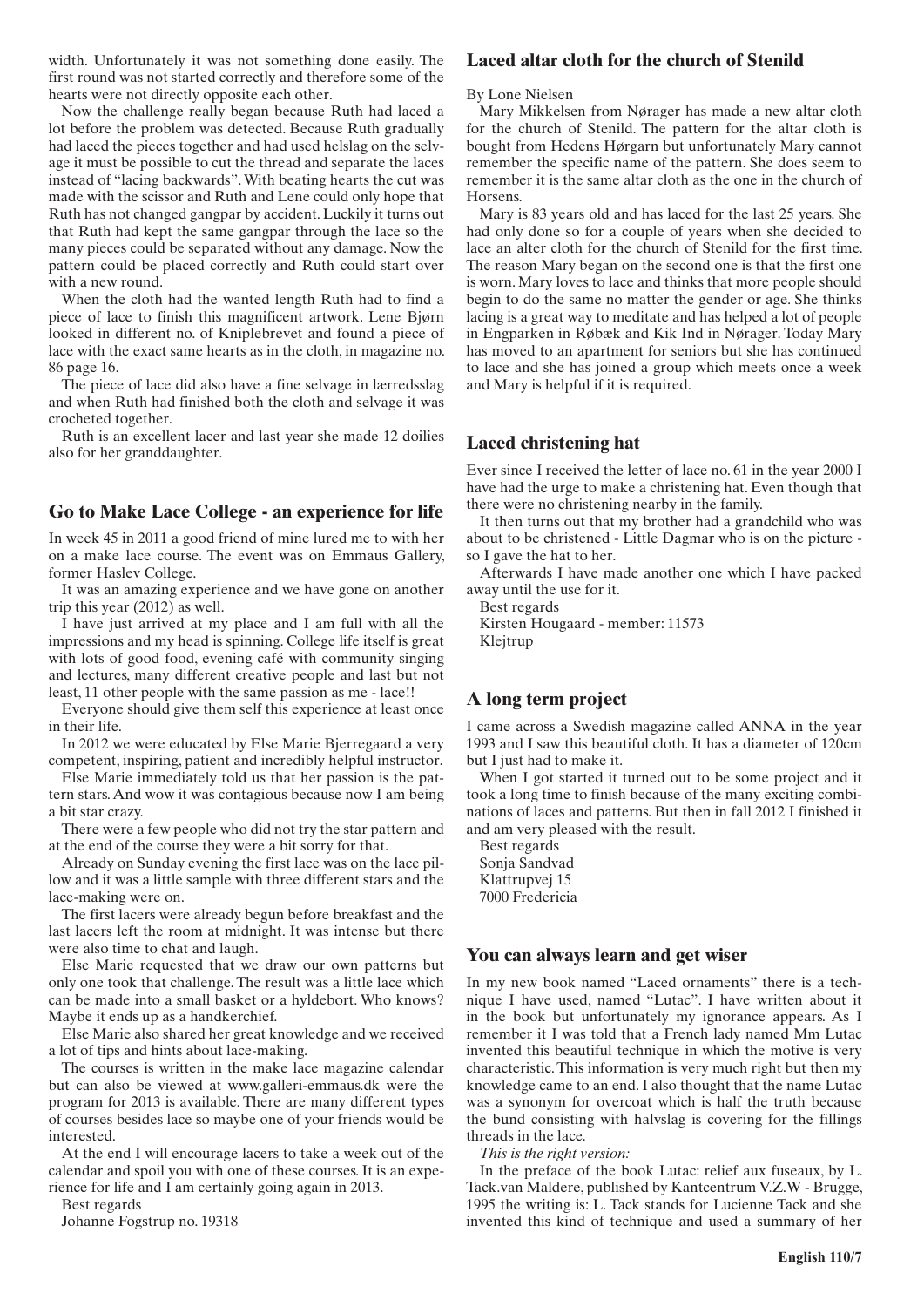first- and last name to come up with Lutac.

I thank you - IngeGerd Stenshoved - for this knowledge and thank you for being so kind of sharing this knowledge.

I thank you all and apologies for my ignorance Best regards Karen Marie Iversen

#### **Jewelery course**

It has become a tradition for me to participate at a course in December where I learn to combine glass and laces. It is very exciting and it is a two day course from Saturday to Sunday. On Saturday the course begins and we choose the glass we want to make the glass stones of. There are many colours and patterns to choose from. Then we start shaping the glass in the right sizes and shapes we want it. When we are finished with the shaping we glue the pieces lightly together before it goes into the oven.

Then we apprehensively await the result but it will first be revealed on Sunday. The glass stones are used for the laced ornaments we are working on in the time it takes for the glass for finish. There are many different patterns which you can buy but you may also make your own patterns if you like. On Sunday the result of the glass stones is revealed and the first time you participate in the course you will get surprised of the result.

When we get your glass stones the moment of truth is near. Do the stones match the lace? It usually does but it is a very exciting.

The hole weekend is very cosy and with a wonderful atmosphere. Many ideas are exchanged and we all learn something new. It is not all work because there is also room for some lunch and coffee breaks.

I have participated in the course a couple of times now but I think it is still just as exciting and instructive as the first time I participated so I will warmly recommend you to do the same. Best regards

Ketty H. Busk

### **The altar cloth in the church of Møgeltønder**

We are a group of five girls and in the winter we meet every second week.

Solveig Linnet, Karin Jessen, Edith Thomsen, Gerda Sørensen and I.

In the spring 2005 we asked the vestry whether or not they wanted a new laced altar cloth and after some thinking they gladly accepted. I then went to Annegrethe Lokvi and she designed the pattern.

We started the project and it took about two years, because the measuring was off so it took a couple of times to make it right. We also made napkins for the altar chalk and altar bread. We took turns to do the lacing and every second week we shifted. One of the members of the vestry - Lisa Nielsen - fitted the cloth.

The altar cloth was finished on January 6th but was packed away because it should be used on the wedding of Prince Joachim and Princess Marie of Denmark.

Best regards

Else Marie Olesen - member: 16738

When I saw the garter in magazine nr 109 and read the instructions I came to think about the way I make garters.

I do not assemble the lace by sowing but merely use the elastic to hold it together. I begin and end the lace in which it fits.

At that point you will get a long lace that can be used for something else after it has been used at for example a wedding.

Just an idea! Best regards Lise Thomsen

On the creative days in Fredericia one of the members - Kirsten Frandsen - told that she had made a mobile from the idea of Anna Andersen's winter aconite.

Here you can see the result and the big winter aconite is made from the arbejdstegning but the thread is the same as with the small winter aconites.

# **News from the editor**

To sit and make magazine no. 110 awakes some thoughts. I hardly cannot believe it is only a year ago I put my name on the first magazine in my time. At the same time I wonder how short the time feels when I have experienced that much.

At first I will say thank you for your acceptance of the make lace magazine. To begin an assignment this big together with so many people who has their points and views and wanted those in the magazine was a bit grænseoverskridende. Before I even received my own copy of magazine no. 106 with the mail, friendly text messages and emails arrived. I thank you very much for that.

As mentioned the make lace magazine is you and I will thank you for all the things you send in. It is that which makes the magazine to what it is.

A proverb in Danish says: "When you hand the devil your little finger...He takes the whole arm" and it fits very much in the situation that we are in because we need you to send in some patterns. Especially ideas or proposals to child lace and beginner lace because we agreed that it would be a shame if that element should not continue. We also need inputs and ideas for articles and it would be even better if you would write to us about some subjects you want to share with the other lacers. At that point we will get the opportunity to show the diversity in the universe of lace. On the annual meeting the 9th of Marts 2013 in Horsens there will be an opportunity to chat with the coordinator of patterns and the editor about ideas and wishes for the make lace magazine.

In 2012 the magazines focus was royal lace. In 2013 we will set the focus on tønderkniplinger and we have chosen that because of the make lace festival in Tønder. Therefore we will encourage you to send in some pictures and stories about that kind of laces which you have made or maybe other peoples work.

The situation is that Arne Jerx no longer wants to publish Lacec@fé. We are of course very sorry about that because it has been a pleasure to follow the many sites in which Arne refers to. On the other hand we also have the understanding for him to use his time on something else. The editorial staff